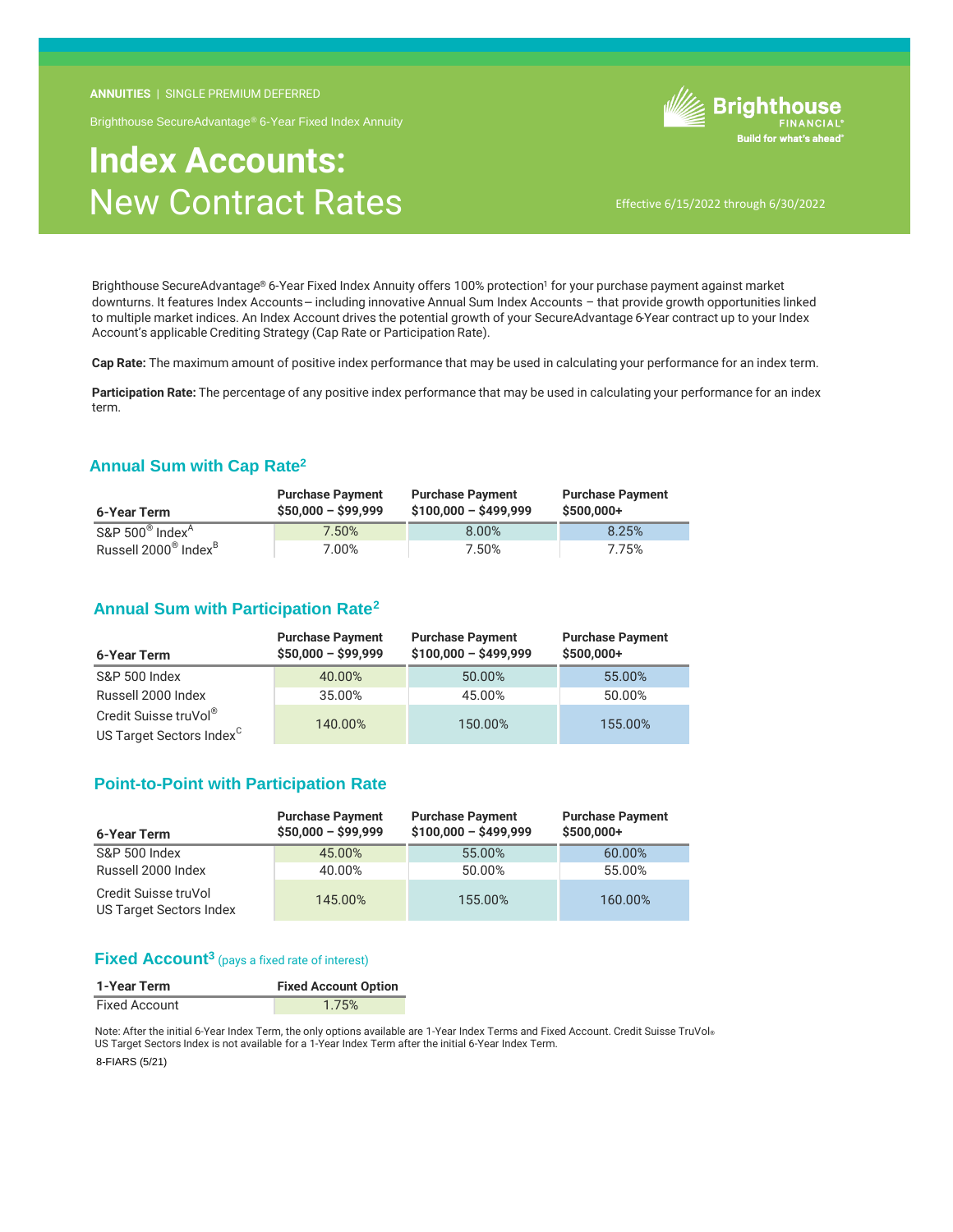- S&P 500<sup>®</sup> Index<sup>A</sup> The Index includes 500 leading companies in leading industries of the U.S. economy, capturing 80% coverage of U.S. equities.
- Russell 2000<sup>®</sup> Index<sup>B</sup> The Index includes approximately 2000 small-cap companies and provides a comprehensive and unbiased small-cap barometer of U.S. equities.
- Credit Suisse truVol® US Target Sectors IndexC The multi-asset index seeks exposure to lower volatility U.S. sectors positioned for potential growth. It combines an adaptive fixed income allocation with an equity exposure in an attempt to benefit from diversified opportunities in various market contexts in contrast to a single asset strategy. The index, utilizing a differentiated technology developed by Salt Financial, is intended to adapt faster to changing market conditions and seeks to mitigate the impacts of market fluctuations and offer stable returns.

Please note: Allocations to an Index Account are not invested directly in an index.

Rate Lock: If the annuity application is received in good order within 14 days of the application signed date, rate is locked at application signed date for 60 days from the application signed date. If the annuity application is received in good order 15+ days after the application signed date, the rate is locked at application received date for 60 days from the application received date. If the contract is issued within the 60 -day rate lock period as outlined, the contract will be issued with the greater of 1) the locked-in rate(s) or 2) the rate(s) effective as of the date the contract is issued. If the contract is issued beyond the 60-day rate lock period, the contract will be issued with the then-current rate(s) that are applicable for the Index Account(s) elected as of the contract issue date. If the purchase payment is funded from multiple sources, the contract is issued once all funds specified on the application are received.

- A. The S&P 500® Index is a product of S&P Dow Jones Indices LLC ("SPDJI"), and has been licensed for use by affiliates of Brighthouse Financi al, Inc. Standard & Poor's®, S&P®, and S&P 500® are registered trademarks of Standard & Poor's Financial Services LLC ("S&P"); Dow Jones is a registered trademark of Dow Jones Trademark Holdings LLC ("Dow Jones"); and these trademarks have been licensed for use by SPDJI and sub licensed for certain purposes by Brighthouse Financial. This annuity product is not sponsored, endorsed, sold, or promoted by SPDJI, Dow Jones, S& P, or their respective affiliates; and none of such parties make any representation regarding the advisability of investing in such product(s), nor do they have any liability for any errors, omissions, or interruptions of the S&P 500 Index.
- B. The Russell 2000<sup>®</sup> Index is a trademark of Russell Investments and has been licensed for use by affiliates of Brighthouse Financial, Inc. This annuity product is not sponsored, endorsed, sold, or promoted by Russell Investments, and Russell Investments makes no representation regarding the advisability of investing in this annuity product.
- C. The Credit Suisse truVol® US Target Sectors Index and "Credit Suisse", are service marks of Credit Suisse Group AG, Credit Su isse International, or one of their affiliates (collectively, "Credit Suisse"). Credit Suisse has no relationship to Brighthouse Financial®, other than cer tain hedging arrangement and the licensing of the Credit Suisse truVol® US Target Sectors Index and its service marks for use in connection with the Brighthou se SecureAdvantage® 6-Year Fixed Index Annuity, and is not a party to any transaction contemplated hereby.

The rules of the Credit Suisse truVol® US Target Sectors Index may be amended by Credit Suisse International (the "Index Crea tor"). An amendment to the rules may result from, without limitation, a change to the construction or calculation rules for the Index or from the Index Creator determining that a change to the rules is required or desirable in order to update them or to address an error, omission or ambiguity. No assurance can be given that any such amendment would not affect parties to this document.

The end-of-day value of the Credit Suisse truVol® US Target Sectors Index is published subject to the provisions in the rules of the Index. Neither the Index Creator nor any of its affiliates is obliged to publish any information regarding the index other than as stipulated in the r ules of these indices.

While volatility controls may result in less fluctuation in rates of return as compared to indices without volatility control s, they may also reduce the overall rate of return as compared to products not subject to volatility controls.

The SecureAdvantage® 6-Year is not in any way sponsored, endorsed, sold or promoted by Credit Suisse and Credit Suisse does not make a warranty or representation whatsoever, expressly or impliedly, either as to the results to be obtained from the use of the Credit Suisse truVol® US Target Sectors Index (the "Index"), the figure at which the said Index stands at any particular time on any particular day or otherwise, or the ad visability of or results to be obtained by using, investing in, or trading the SecureAdvantage® 6-Year. The Index is compiled, maintained and/or calculated by Credit Suisse. However, Credit Suisse shall not be liable (whether in negligence or otherwise) to any person for any error in the Index and Credit Su isse shall not be under any obligation to advise any person of any error therein.

Credit Suisse has not published or approved this document and accepts no responsibility for its contents or use.

The Index is the exclusive property of and currently sponsored by the Index Creator. The Credit Suisse truVol® US Target Sect ors Index is not in any way sponsored, endorsed or promoted by Credit Suisse. Credit Suisse has no obligation to take the needs of any person into consid eration in composing, determining or calculating the Index (or causing the Index to be calculated). In addition, Credit Suisse makes no warranty or representation whatsoever, express or implied, as to the results to be obtained from the use of the Index and/or the level at which the Index stands at any particular time on any particular day or otherwise, and Credit Suisse shall not be liable, whether in negligence or otherwise, to any person for any errors or omissions in the Index or in the calculation of the Index or under any obligation to advise any person of any errors or omissions therein. Credit Suisse shall not be liable for the results obtained by using, investing in, or trading the Credit Suisse truVol® US Target Sectors Index.

Tax Disclaimer: Credit Suisse does not provide any tax advice. Any tax statement herein regarding any US federal tax is not i ntended or written to be used, and cannot be used, by any taxpayer for the purpose of avoiding any penalties. Any such statement herein was written to suppo rt the marketing or promotion of the transaction(s) or matter(s) to which the statement relates. Each taxpayer should seek advice based on the ta xpayer's particular circumstances from an independent tax advisor. Notwithstanding anything to the contrary herein, each party (and each of their employees, representatives, or other agents) may disclose to any and all persons, without limitation of any kind, the U.S. tax treatment and U.S. tax str ucture of any transaction that may described or included within the information contained herein relating to such U.S. tax treatment and U.S. tax structure. For this purpose, the tax treatment of a transaction is the purported or claimed U.S. federal income tax treatment of the transaction, and the tax structure of a transaction is any fact that may be relevant to understanding the purported or claimed U.S. federal income tax treatment of any transaction.

ERISA: You understand that (i) neither Credit Suisse nor any of its affiliates has or exercises investment discretion with re spect to any assets on behalf of any employee benefit plans or individual retirement accounts (collectively, "Plans") that may be involved with the purchase, holding, or redemption of a security, (ii) Credit Suisse is not undertaking to provide impartial investment advice or give advice in a fiduciary capacity on behalf of such Plans within the meaning of the U.S. Department of Labor's final regulation defining "investment advice" for purposes of the Employee Retireme nt Income Security Act of 1974, as amended and Section 4975 of the Internal Revenue Code of 1986, as amended, and (iii) the information or communicatio n provided herein or otherwise to the Plans or a fiduciary on behalf of any of the Plans is intended to be, and should be construed as, general in formation, and it does not and will not take into account your legal, regulatory, tax, business, investment, financial, accounting or other needs or priorit ies with respect to any Plans.